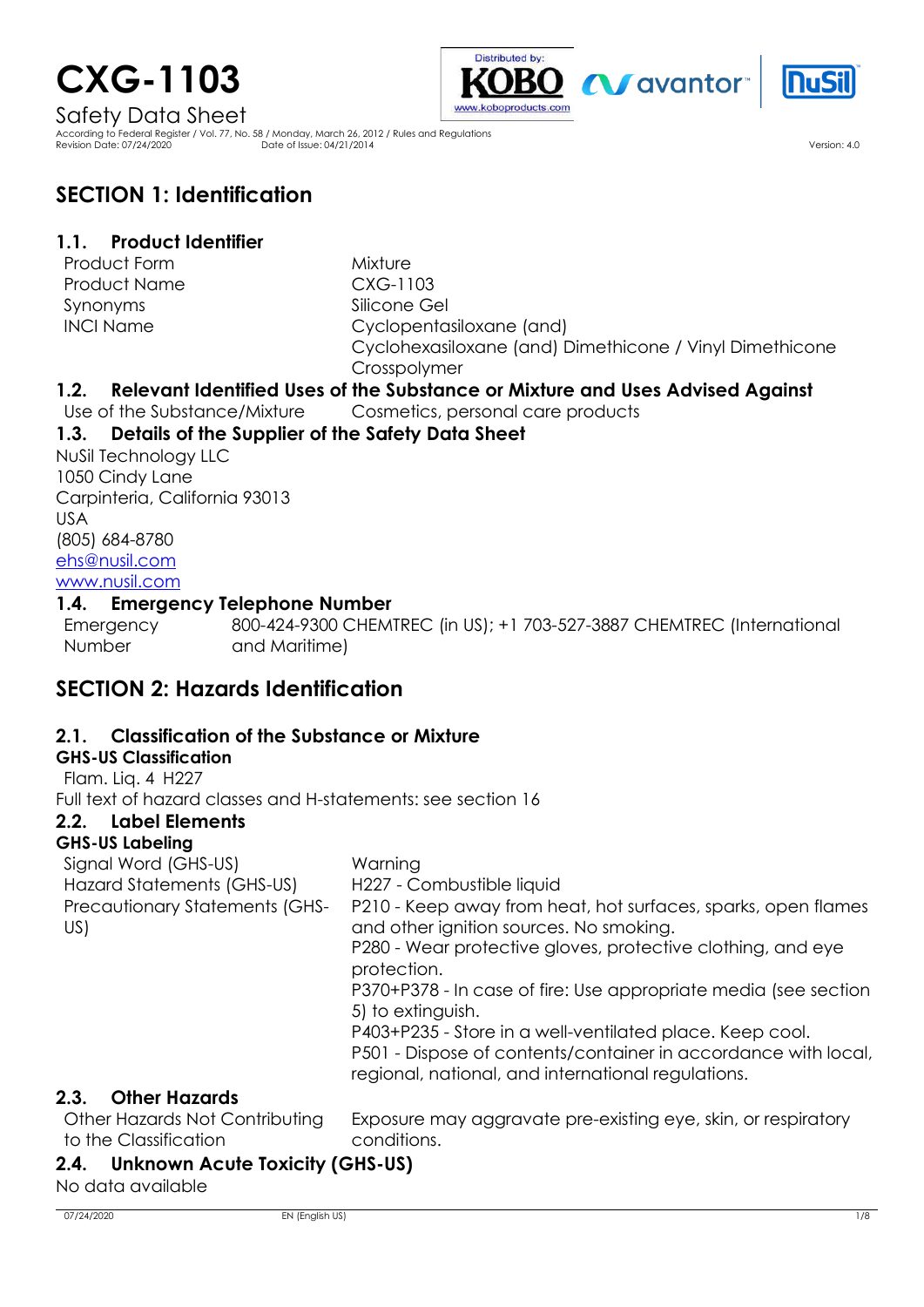# **SECTION 3: Composition/Information On Ingredients**

#### **3.1. Substances**

Not applicable

#### **3.2. Mixtures**

| <b>Name</b>                                                                                                                   | <b>Product identifier</b> | %         | <b>GHS-US classification</b> |
|-------------------------------------------------------------------------------------------------------------------------------|---------------------------|-----------|------------------------------|
| Decamethylcyclopentasiloxane                                                                                                  | (CAS-No.) 541-02-6        | $50 - 70$ | Flam. Liq. 4, H227           |
| Dodecamethylcyclohexasiloxane                                                                                                 | (CAS No) 540-97-6         | $20 - 40$ | Not classified               |
| Siloxanes and Silicones, dimethyl,<br>methyl hydrogen, reaction products<br>with vinyl group-terminated dimethyl<br>siloxanes | (CAS No) 156065-02-0      | < 20      | Not classified               |

# **SECTION 4: First Aid Measures**

### **4.1. Description of First-aid Measures**

| Never give anything by mouth to an unconscious person. If you<br>feel unwell, seek medical advice (show the label where |
|-------------------------------------------------------------------------------------------------------------------------|
| possible).                                                                                                              |
| When symptoms occur: go into open air and ventilate                                                                     |
| suspected area. Obtain medical attention if breathing difficulty<br>persists.                                           |
| Remove contaminated clothing. Drench affected area with                                                                 |
| water for at least 15 minutes. Obtain medical attention if<br>irritation develops or persists.                          |
| Rinse cautiously with water for at least 15 minutes. Remove                                                             |
| contact lenses, if present and easy to do. Continue rinsing.<br>Obtain medical attention.                               |
| Rinse mouth. Do NOT induce vomiting. Obtain medical                                                                     |
| attention.                                                                                                              |
| 4.2. Most Important Symptoms and Effects Both Acute and Delayed                                                         |
| Not expected to present a significant hazard under anticipated<br>conditions of normal use.                             |
| Prolonged exposure may cause irritation.                                                                                |
| Prolonged exposure may cause skin irritation.                                                                           |
|                                                                                                                         |
| May cause slight irritation to eyes.                                                                                    |
|                                                                                                                         |
| Ingestion may cause adverse effects.                                                                                    |
| None expected under normal conditions of use.                                                                           |
| 4.3. Indication of Any Immediate Medical Attention and Special Treatment Needed                                         |
|                                                                                                                         |

If exposed or concerned, get medical advice and attention. If medical advice is needed, have product container or label at hand.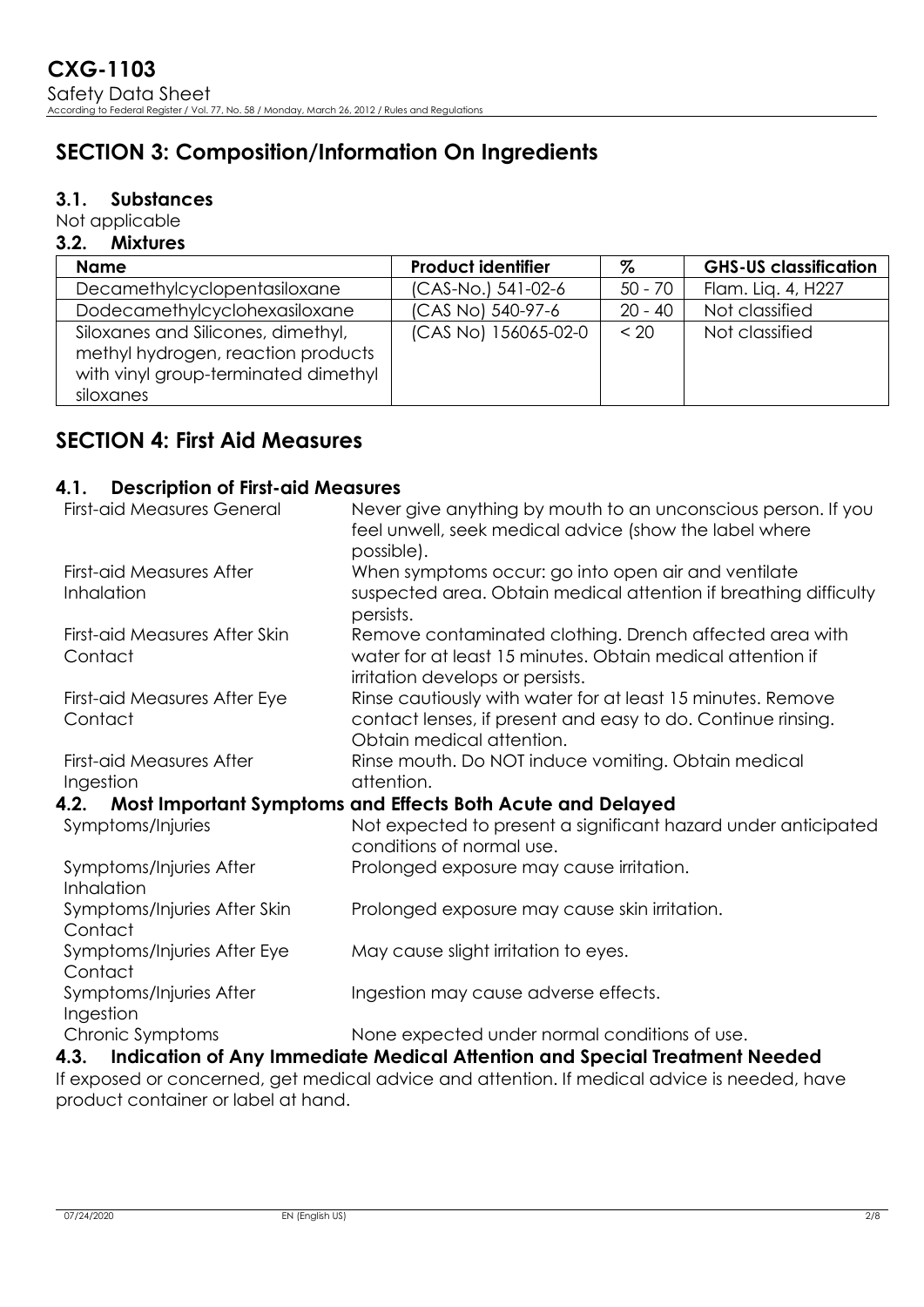# **SECTION 5: Fire-Fighting Measures**

### **5.1. Extinguishing Media**

| : Dry chemical powder, alcohol-resistant foam, carbon dioxide<br>(CO <sub>2</sub> ). Water may be ineffective but water should be used to<br>keep fire-exposed container cool.                                                 |
|--------------------------------------------------------------------------------------------------------------------------------------------------------------------------------------------------------------------------------|
| : Do not use a heavy water stream. A heavy water stream may<br>spread burning liquid.                                                                                                                                          |
| <b>Special Hazards Arising From the Substance or Mixture</b>                                                                                                                                                                   |
| Combustible liquid.                                                                                                                                                                                                            |
| May form flammable or explosive vapor-air mixture.                                                                                                                                                                             |
| Reacts violently with strong oxidizers. Increased risk of fire or<br>explosion.                                                                                                                                                |
|                                                                                                                                                                                                                                |
|                                                                                                                                                                                                                                |
| Exercise caution when fighting any chemical fire.<br>Use water spray or fog for cooling exposed containers. In case<br>of major fire and large quantities: Evacuate area. Fight fire<br>remotely due to the risk of explosion. |
| Do not enter fire area without proper protective equipment,<br>including respiratory protection.                                                                                                                               |
| Carbon oxides (CO, CO <sub>2</sub> ). Silicon oxides. Explosive hydrogen<br>gas.                                                                                                                                               |
|                                                                                                                                                                                                                                |

# **SECTION 6: Accidental Release Measures**

### **6.1. Personal Precautions, Protective Equipment And Emergency Procedures**

| <b>General Measures</b>                             | Avoid breathing (vapor, mist, spray). Do not get in eyes, on skin,<br>or on clothing. Keep away from heat, hot surfaces, sparks,<br>open flames, and other ignition sources. No smoking. Use<br>special care to avoid static electric charges.                                                                                               |
|-----------------------------------------------------|----------------------------------------------------------------------------------------------------------------------------------------------------------------------------------------------------------------------------------------------------------------------------------------------------------------------------------------------|
| 6.1.1. For Non-Emergency Personnel                  |                                                                                                                                                                                                                                                                                                                                              |
| Protective Equipment<br><b>Emergency Procedures</b> | Use appropriate personal protective equipment (PPE).<br>Evacuate unnecessary personnel. Stop leak if safe to do so.                                                                                                                                                                                                                          |
| 6.1.2. For emergency responders                     |                                                                                                                                                                                                                                                                                                                                              |
| Protective Equipment<br><b>Emergency Procedures</b> | Equip cleanup crew with proper protection.<br>Upon arrival at the scene, a first responder is expected to<br>recognize the presence of dangerous goods, protect oneself<br>and the public, secure the area, and call for the assistance of<br>trained personnel as soon as conditions permit. Ventilate area.<br>Eliminate ignition sources. |
| <b>Environmental Precautions</b><br>6.2.            |                                                                                                                                                                                                                                                                                                                                              |
| Prevent entry to sewers and public waters.          |                                                                                                                                                                                                                                                                                                                                              |
| 6.3.                                                | <b>Methods and Materials for Containment and Cleaning Up</b>                                                                                                                                                                                                                                                                                 |
| For Containment                                     | Contain any spills with dikes or absorbents to prevent migration                                                                                                                                                                                                                                                                             |

and entry into sewers or streams. As an immediate precautionary measure, isolate spill or leak area in all directions.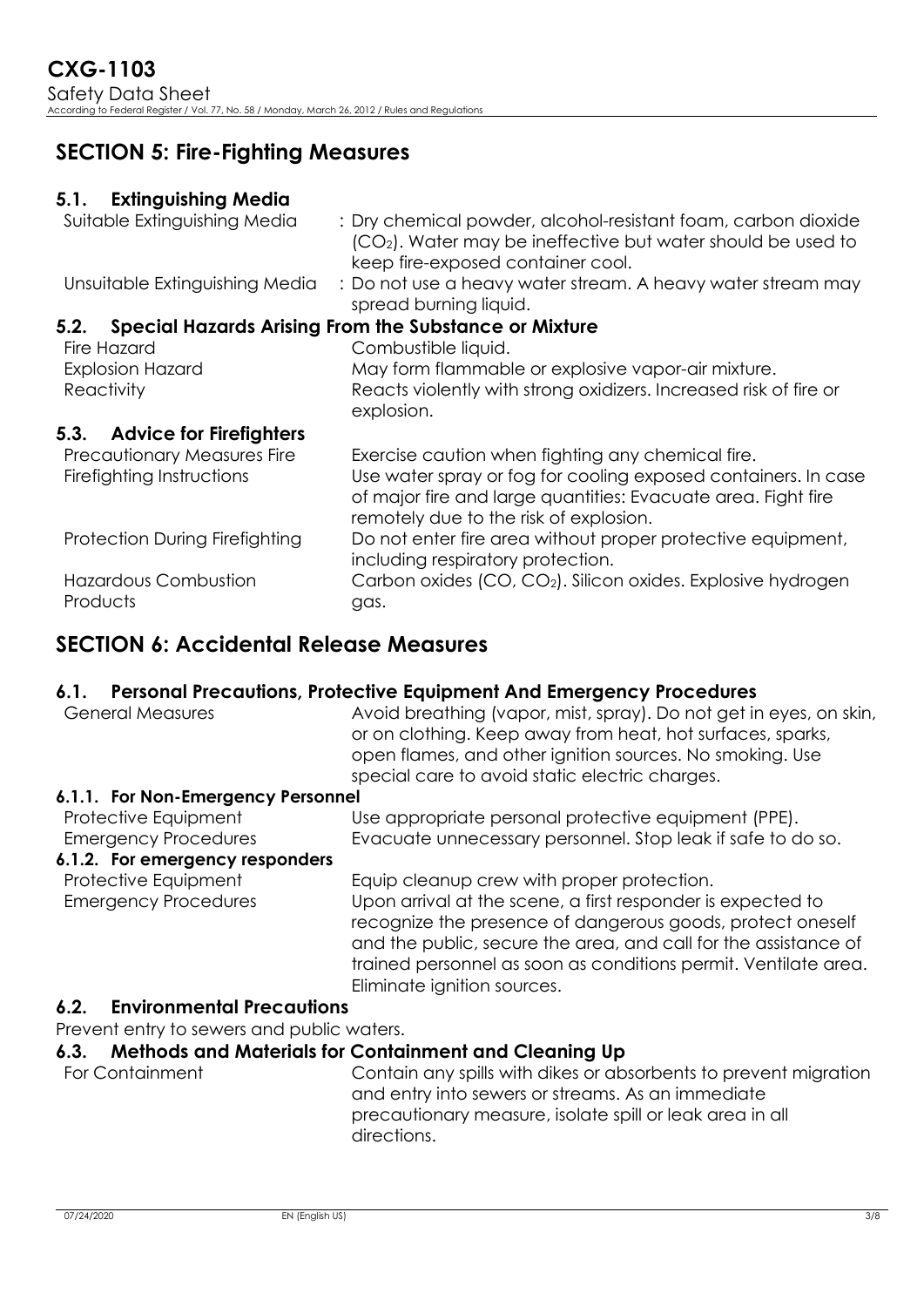| Methods for Cleaning Up | Clean up spills immediately and dispose of waste safely.<br>Transfer spilled material to a suitable container for disposal.    |
|-------------------------|--------------------------------------------------------------------------------------------------------------------------------|
|                         | Contact competent authorities after a spill. Absorb and/or<br>contain spill with inert material. Do not take up in combustible |
|                         | material such as: saw dust or cellulosic material. Use only non-<br>sparking tools.                                            |

#### **6.4. Reference to Other Sections**

See Section 8 for exposure controls and personal protection and Section 13 for disposal considerations.

# **SECTION 7: Handling And Storage**

### **7.1. Precautions for Safe Handling**

| Additional Hazards When<br>Processed | Handle empty containers with care because residual vapors<br>are flammable.                                                                                                                                                                                                                                     |
|--------------------------------------|-----------------------------------------------------------------------------------------------------------------------------------------------------------------------------------------------------------------------------------------------------------------------------------------------------------------|
| Precautions for Safe Handling        | Wash hands and other exposed areas with mild soap and<br>water before eating, drinking or smoking and when leaving<br>work. Avoid prolonged contact with eyes, skin and clothing.<br>Avoid breathing vapors, mist, spray. Take precautionary<br>measures against static discharge. Use only non-sparking tools. |
| Hygiene Measures                     | Handle in accordance with good industrial hygiene and safety<br>procedures.                                                                                                                                                                                                                                     |
| 7.2.                                 | <b>Conditions for Safe Storage, Including Any Incompatibilities</b>                                                                                                                                                                                                                                             |
| <b>Technical Measures</b>            | Comply with applicable regulations. Take action to prevent<br>static discharges. Ground and bond container and receiving<br>equipment. Use explosion-proof electrical, ventilating, and<br>lighting equipment.                                                                                                  |
| <b>Storage Conditions</b>            | Store in a dry, cool place. Keep/Store away from direct sunlight,<br>extremely high or low temperatures and incompatible<br>materials. Store in a well-ventilated place. Keep container<br>tightly closed. Keep in fireproof place.                                                                             |
| Incompatible Materials               | Strong acids, strong bases, strong oxidizers.                                                                                                                                                                                                                                                                   |
| 7.3. Specific End Use(s)             |                                                                                                                                                                                                                                                                                                                 |

For professional use only.

# **SECTION 8: Exposure Controls/Personal Protection**

#### **8.1. Control Parameters**

For substances listed in section 3 that are not listed here, there are no established exposure limits from the manufacturer, supplier, importer, or the appropriate advisory agency including: ACGIH (TLV), or OSHA (PEL).

### **8.2. Exposure Controls**

Appropriate Engineering Controls

Emergency eye wash fountains and safety showers should be available in the immediate vicinity of any potential exposure. Ensure adequate ventilation, especially in confined areas. Ensure all national/local regulations are observed. Gas detectors should be used when flammable gases or vapors may be released. Proper grounding procedures to avoid static electricity should be followed. Use explosion-proof equipment.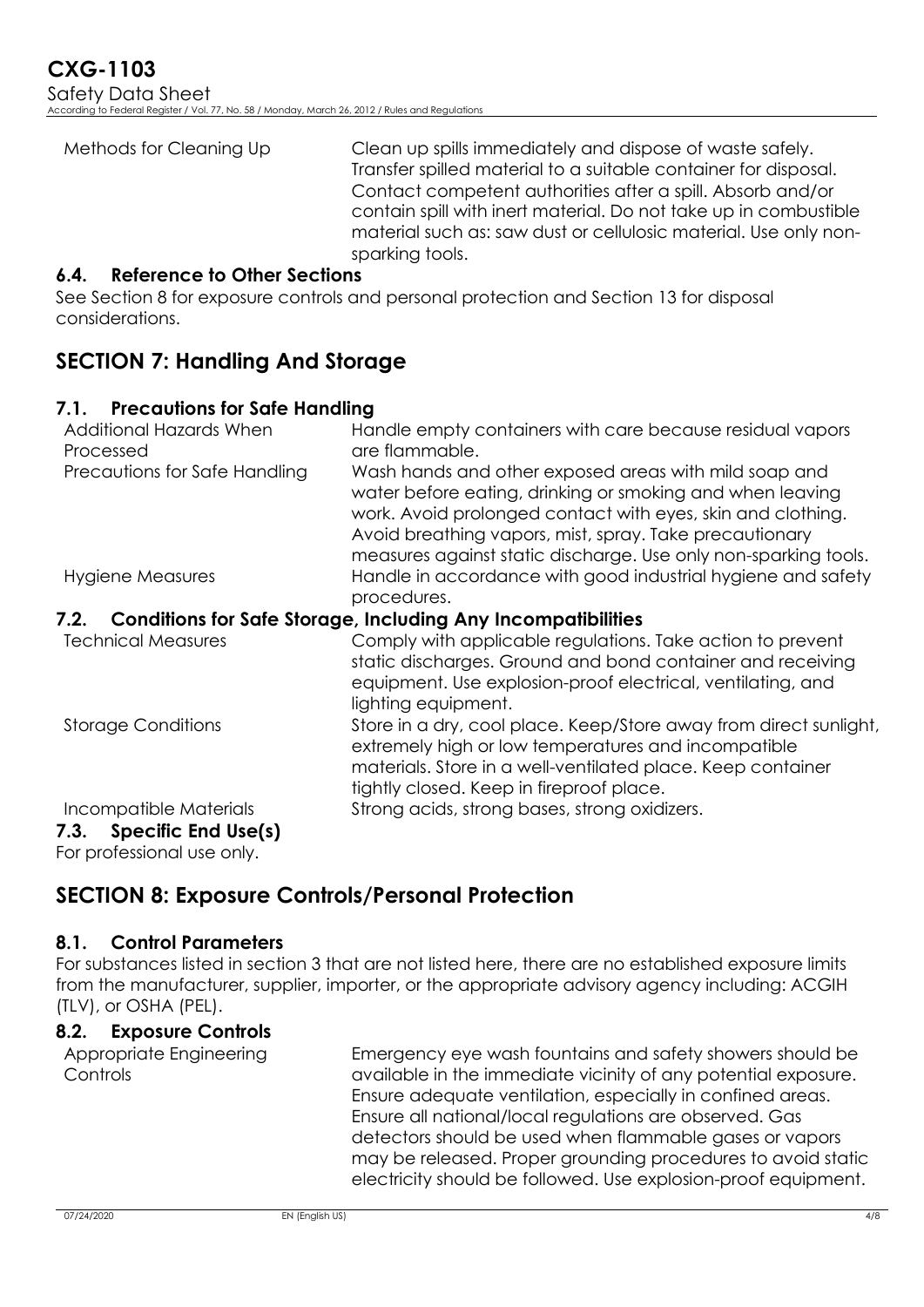| Personal Protective Equipment                                                                                                | Gloves. Protective clothing. Protective goggles.                                                                                                                                                                                                                       |
|------------------------------------------------------------------------------------------------------------------------------|------------------------------------------------------------------------------------------------------------------------------------------------------------------------------------------------------------------------------------------------------------------------|
| <b>Materials For Protective</b><br>Clothing<br><b>Hand Protection</b><br>Eye And Face Protection<br>Skin And Body Protection | Chemically resistant materials and fabrics. Wear fire/flame<br>resistant/retardant clothing.<br>Wear protective gloves.<br>Chemical safety goggles.<br>Wear suitable protective clothing.                                                                              |
| <b>Respiratory Protection</b>                                                                                                | If exposure limits are exceeded or irritation is experienced,<br>approved respiratory protection should be worn. In case of<br>inadequate ventilation, oxygen deficient atmosphere, or<br>where exposure levels are not known wear approved<br>respiratory protection. |
| Other Information                                                                                                            | When using, do not eat, drink or smoke.                                                                                                                                                                                                                                |

# **SECTION 9: Physical and Chemical Properties**

### **9.1. Information on Basic Physical and Chemical Properties**

| Physical State                               | Gel                |
|----------------------------------------------|--------------------|
| Appearance                                   | Colorless          |
| Odor                                         | Characteristic     |
| Odor Threshold                               | No data available  |
| рH                                           | No data available  |
| Evaporation Rate                             | No data available  |
| <b>Melting Point</b>                         | No data available  |
| Freezing Point                               | No data available  |
| <b>Boiling Point</b>                         | No data available  |
| <b>Flash Point</b>                           | 84 °C (183 °F)     |
| Auto-ignition Temperature                    | No data available  |
| Decomposition Temperature                    | No data available  |
| Flammability (solid, gas)                    | Not applicable     |
| <b>Vapor Pressure</b>                        | No data available  |
| Relative Vapor Density at 20°C               | No data available  |
| <b>Relative Density</b>                      | No data available  |
| <b>Specific Gravity</b>                      | 0.95               |
| Solubility                                   | Water: Insoluble   |
|                                              | Alcohol: Insoluble |
|                                              | Lipids: Insoluble  |
| <b>Partition Coefficient n-Octanol/Water</b> | No data available  |
| Viscosity                                    | 50000 - 70000 cP   |

**9.2. Other Information** No additional information available

**SECTION 10: Stability and Reactivity**

### **10.1. Reactivity**

Reacts violently with strong oxidizers. Increased risk of fire or explosion.

#### **10.2. Chemical Stability**

Combustible liquid. May form flammable or explosive vapor-air mixture.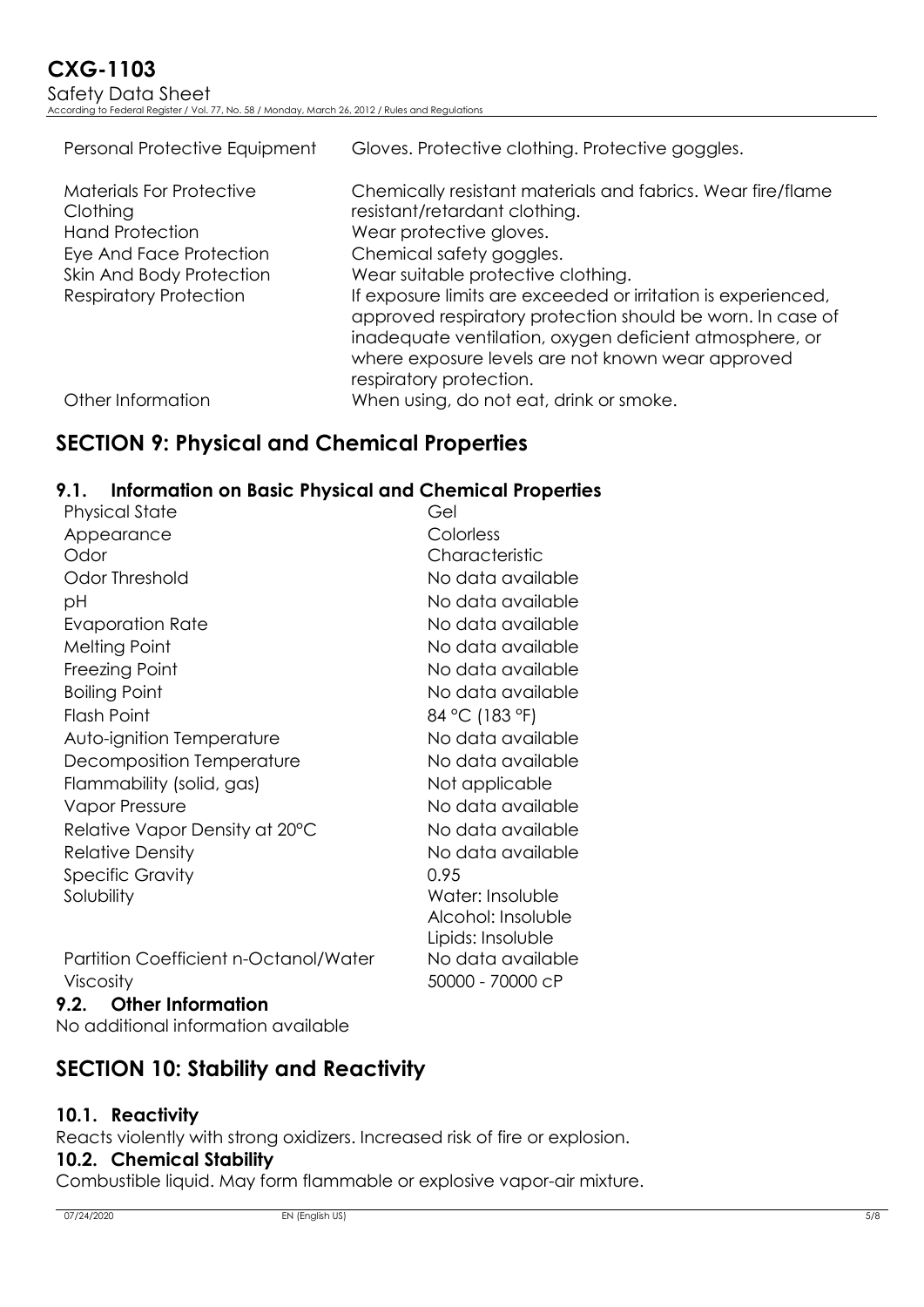# **CXG-1103**

Safety Data Sheet According to Federal Register / Vol. 77, No. 58 / Monday, March 26, 2012 / Rules and Regulations

#### **10.3. Possibility of Hazardous Reactions**

Hazardous polymerization will not occur.

#### **10.4. Conditions to Avoid**

Direct sunlight, extremely high or low temperatures, heat, hot surfaces, sparks, open flames, incompatible materials, and other ignition sources.

#### **10.5. Incompatible Materials**

Strong acids, strong bases, strong oxidizers.

#### **10.6. Hazardous Decomposition Products**

May produce explosive hydrogen gas on contact with incompatibilities or upon thermal decomposition.

### **SECTION 11: Toxicological Information**

#### **11.1. Information on Toxicological Effects**

| Acute Toxicity (Oral)                                 | : Not classified                              |
|-------------------------------------------------------|-----------------------------------------------|
| Acute Toxicity (Dermal)                               | : Not classified                              |
| Acute Toxicity (Inhalation)                           | : Not classified                              |
| <b>Skin Corrosion/Irritation</b>                      | Not classified                                |
| Serious Eye Damage/Irritation                         | Not classified                                |
| Respiratory or Skin Sensitization                     | Not classified                                |
| Germ Cell Mutagenicity                                | Not classified                                |
| Carcinogenicity                                       | Not classified                                |
| Reproductive Toxicity                                 | : Not classified                              |
| Specific Target Organ Toxicity (Single<br>Exposure)   | : Not classified                              |
| Specific Target Organ Toxicity (Repeated<br>Exposure) | : Not classified                              |
| <b>Aspiration Hazard</b>                              | Not classified                                |
| Symptoms/Injuries After                               | Prolonged exposure may cause irritation.      |
| Inhalation                                            |                                               |
| Symptoms/Injuries After Skin                          | Prolonged exposure may cause skin irritation. |
| Contact                                               |                                               |
| Symptoms/Injuries After Eye                           | May cause slight irritation to eyes.          |
| Contact                                               |                                               |
| Symptoms/Injuries After<br>Ingestion                  | Ingestion may cause adverse effects.          |
| Chronic Symptoms                                      | None expected under normal conditions of use. |
|                                                       |                                               |

# **SECTION 12: Ecological Information**

| 12.1. | <b>Toxicity</b> |
|-------|-----------------|
|-------|-----------------|

Ecology - General interval in Not classified.

| 12.2. Persistence and Degradability |                  |
|-------------------------------------|------------------|
| <b>CXG-1103</b>                     |                  |
| Persistence and Degradability       | Not established. |
| 12.3. Bioaccumulative Potential     |                  |
| <b>CXG-1103</b>                     |                  |
| <b>Bioaccumulative Potential</b>    | Not established. |
|                                     |                  |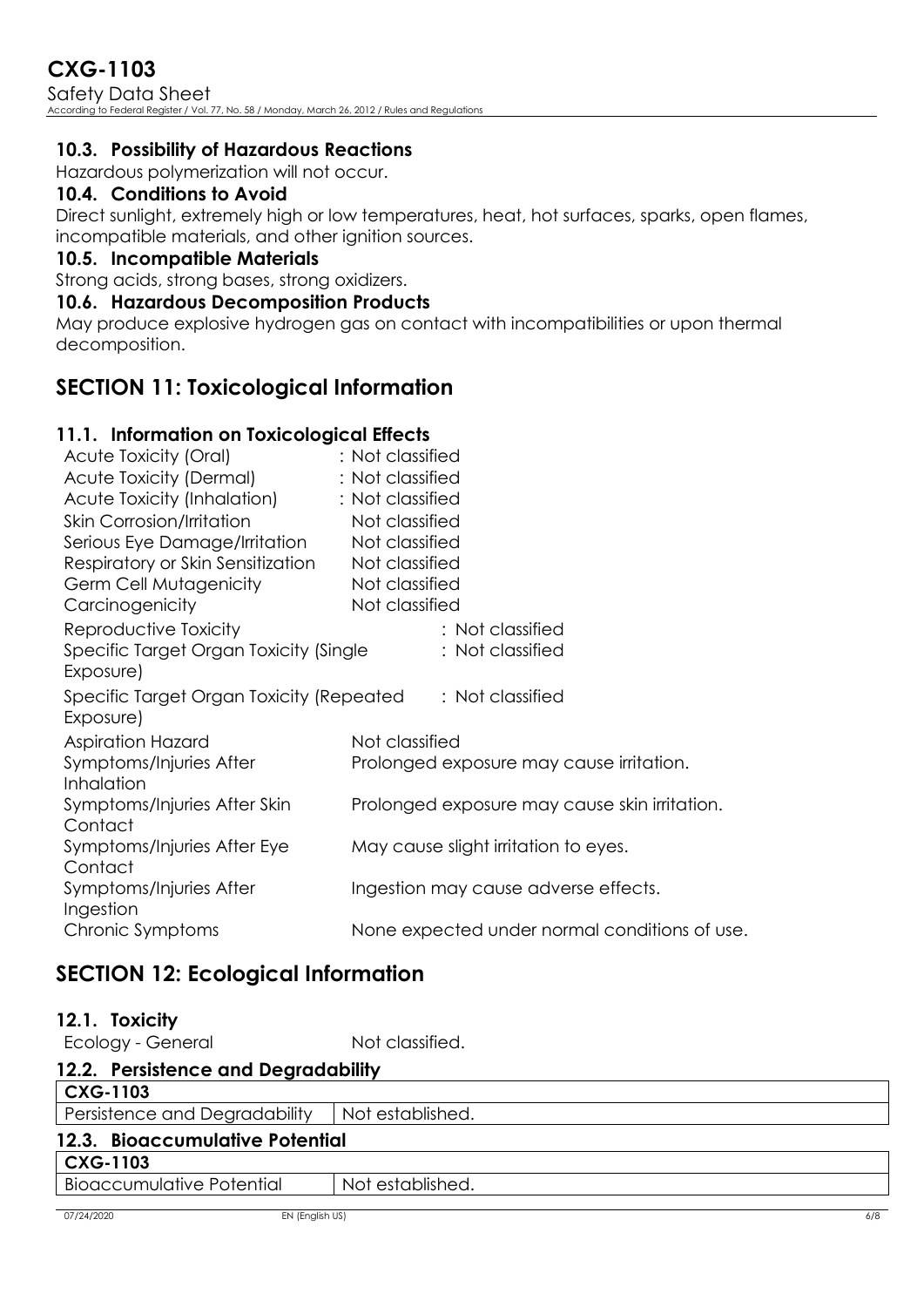### **12.4. Mobility In Soil**

No additional information available

#### **12.5. Other Adverse Effects**

Other Information : Avoid release to the environment.

### **SECTION 13: Disposal Considerations**

#### **13.1. Waste Treatment Methods**

| <b>Waste Disposal</b>     | Dispose of contents/container in accordance with local,                     |
|---------------------------|-----------------------------------------------------------------------------|
| <b>Recommendations</b>    | regional, national, and international regulations.                          |
| Additional Information    | Handle empty containers with care because residual vapors<br>are flammable. |
| Ecology - Waste Materials | Avoid release to the environment.                                           |

# **SECTION 14: Transport Information**

The shipping description(s) stated herein were prepared in accordance with certain assumptions at the time the SDS was authored, and can vary based on a number of variables that may or may not have been known at the time the SDS was issued.

#### **14.1. In Accordance with DOT**

| 14.2.                        | In Accordance with IMDG Not regulated for transport |
|------------------------------|-----------------------------------------------------|
| <b>Packing Group</b>         | Ш                                                   |
| <b>Identification Number</b> | NA1993                                              |
|                              | Decamethylcyclopentasiloxane)                       |
| Proper Shipping Name         | COMBUSTIBLE LIQUID, N.O.S. (CONTAINS                |

14.3. In Accordance with IATA Not requlated for transport

# **SECTION 15: Regulatory Information**

### **15.1. US Federal Regulations**

*All components in this mixture are listed on the United States Environmental Protection Agency Toxic Substances Control Act (TSCA) inventory, have been exempted, are not listed, not disclosed due to CBI requirements or disclosure rules according to the relevant regulation.*

| G-11<br>12<br>r |  |
|-----------------|--|

| טטוויט ע                    |                                                                   |
|-----------------------------|-------------------------------------------------------------------|
| SARA Section 311/312 Hazard | Physical hazard - Flammable (gases, aerosols, liquids, or solids) |
| Classes                     |                                                                   |

### **15.2. US State Regulations**

Neither this product nor its chemical components appear on any US state lists, or its chemical components are not required to be disclosed.

: 07/24/2020

# **SECTION 16: Other Information, Including Date of Preparation or Last Revision**

| Date of Preparation or Latest |  |  |
|-------------------------------|--|--|
| Revision                      |  |  |
| Other Information             |  |  |

This document has been prepared in accordance with the SDS requirements of the OSHA Hazard Communication Standard 29 CFR 1910.1200.